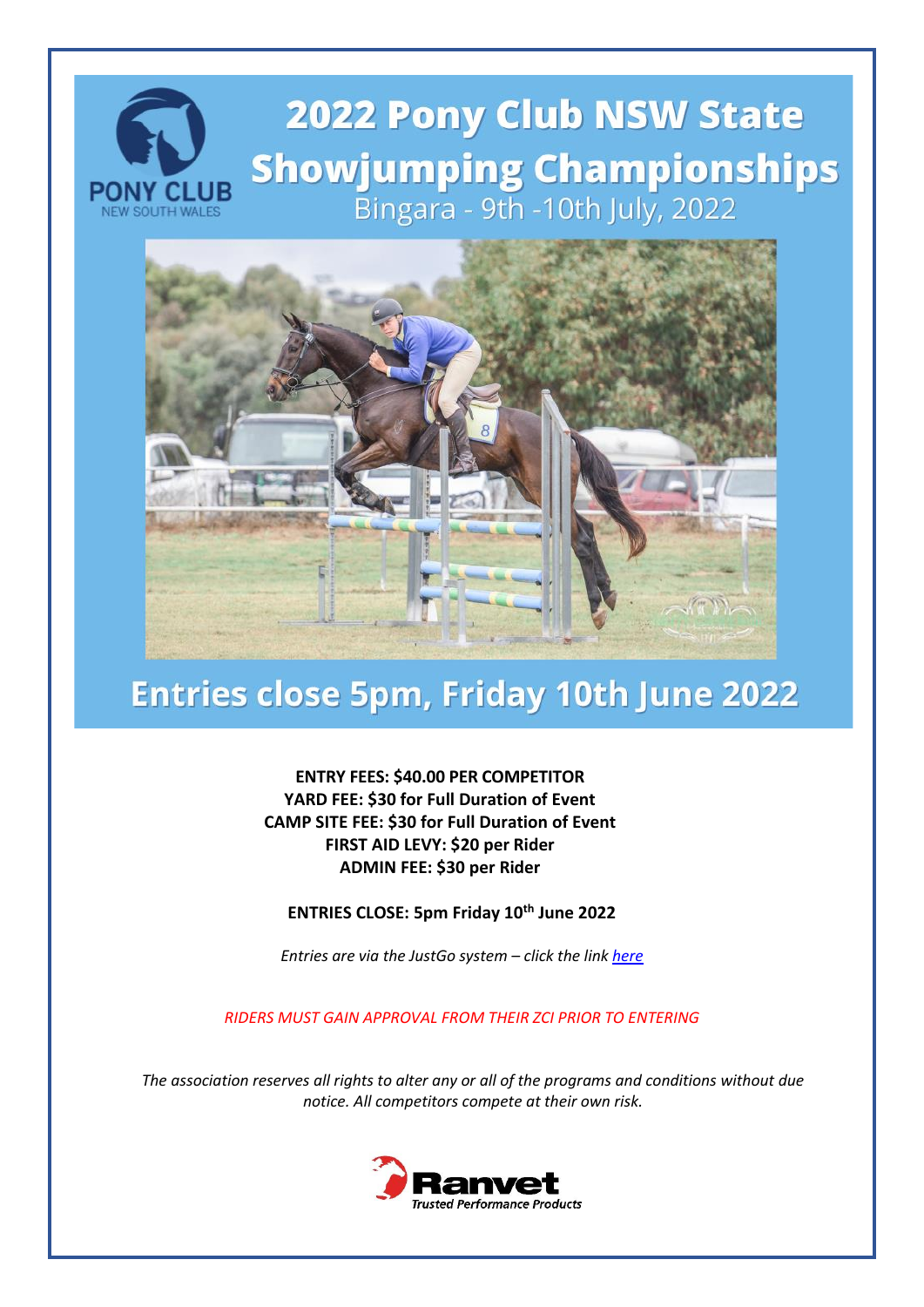## **Arrival and Departure of Competitors**

The designated arrival times are as follows:

- Thursday  $7<sup>th</sup>$  July 2pm 6pm
- Friday 8<sup>th</sup> July 8am 2pm
- For extenuating circumstances only (eg car breakdown) arrival is on Saturday 9<sup>th</sup> July 6am 7am

If arriving outside the designated arrival hours, please ensure your Team Manager is aware so they can arrange entry to the grounds with an event official. Contact details for arrival outside of designated hours Julie Morgan 0417 268 615. Horse health declarations will be collected at gate on arrival.

#### *Before you enter*

- **Talk to your ZCI about your suitability for the event and provide results on request.**
- **Confirm with your club secretary that you have attended a minimum of three rally days in the preceding 12 months.**
- **Fill out your Horse ID and provide to your Zone Chief Instructor for signing off.**
- **No horse ID = no microchip = no ride**

*PLEASE DO NOT ATTEND IF UNWELL. This event will run under NSW Health guidelines current at the time, any NSW Health directives will be adhered to.* 

## **1. ENTRIES**

*All Entries must be completed through the JustGo online platform. Horse details must be completed prior to entry, including microchip and PIC number.* 

Horse ID Forms must be sent to club and zone for required signatures before being sent to the State Office. [https://pcansw.org.au/docs/general/78/horse\\_id-2.pdf](https://pcansw.org.au/docs/general/78/horse_id-2.pdf)

There will be no 'pending' for any State Event Qualifying & Grading as at the close of nominations.

In consideration of the events leading up to the Championships Zone Chief Instructors are asked to assess each entrant's eligibility on a case by case basis. This includes rally day attendance and qualifying times. Safety should always be the top priority, however in good faith zones should be making all efforts to ensure riders are able to attend the championships.

#### **2. HORSE IDENTIFICATION**

Horse ID forms are required to be sent by riders to zones for required signatures before the zone sends all Horse IDs to PCANSW State Office with entry approval spreadsheet. Team Managers are required to bring a copy of the Horse ID to the fitness check.

**Please complete the Horse Health Declaration form within three days prior to the State Championship and present to event officials on arrival. As such NO HORSES may arrive on the grounds prior to 2pm on Thursday 7th July without prior approval from the State Office.**

## **3. SCRATCHINGS**

All scratchings are to be notified to the Zone Chief Instructor **as early as possible, and the Zone Chief Instructor should then notify the State Office immediately.** Refund of entry fees will only be granted if a copy of a Medical, Veterinary Certificate or NSW Health Covid-19 Notification is sent to the State office no later than 30 days from the completion of the Championships. Ground fees are refundable where scratchings are notified no later than 14 days prior to the event. *Stable and Camping fees and state entry*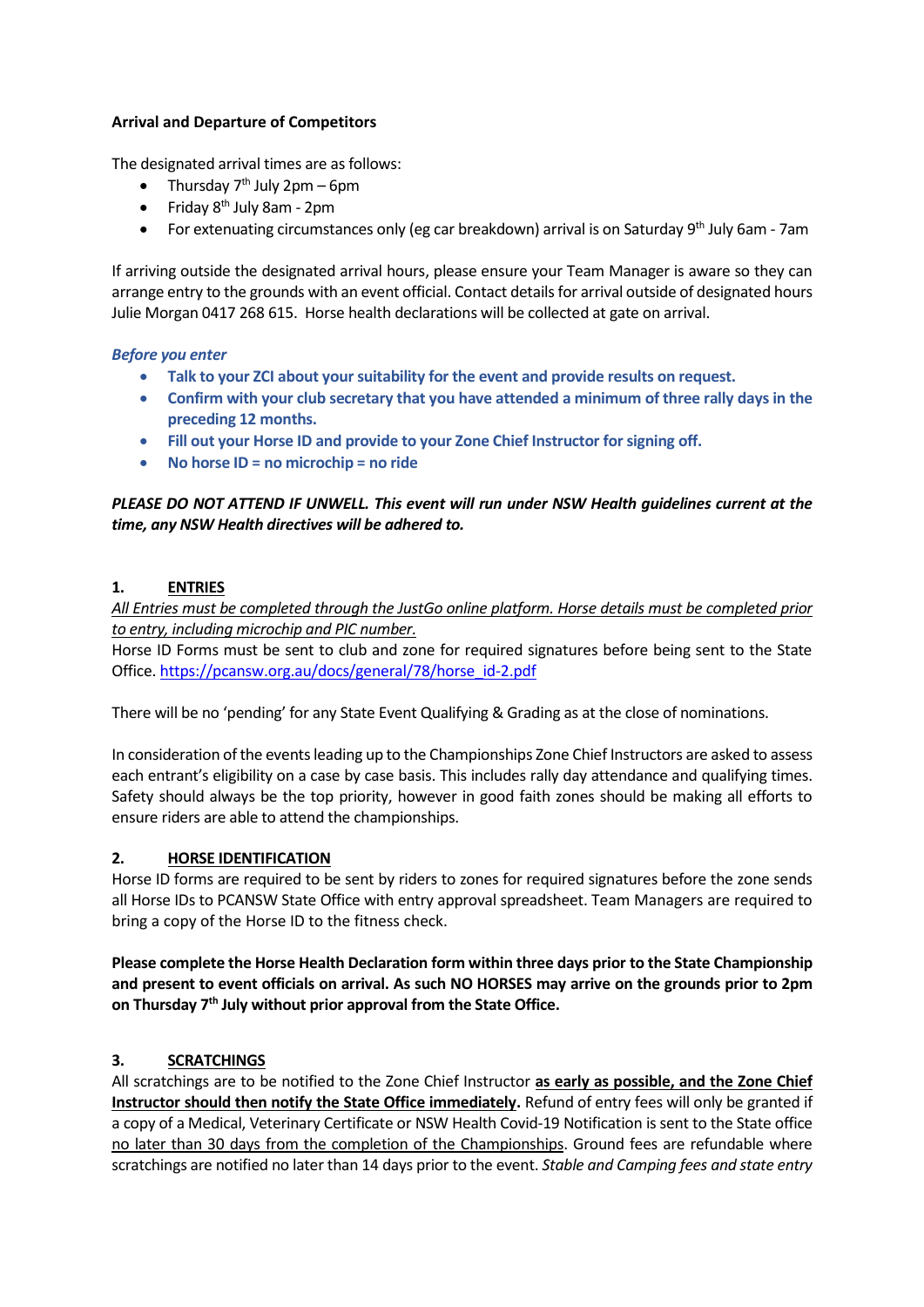*fees will be refunded by the State Office.* Credit card processing fees will not be refunded unless there is a cancellation of the event.

## *Do not attend the event if you are feeling unwell*

## **4. HORSE SUBSTITUTIONS**

In the event of illness or injury (or for any other reason the Advisory Committee may allow) a horse may be substituted. If a horse is substituted the Association or Technical Delegate must be advised in writing not later than 6:00pm on the day prior to competition, by the Zone Secretary or Team Manager, giving the reason, together with the approval of the Zone Chief Instructor concerned and providing verification that the substitute horse is of championship standard.

The substitute horse must be owned by the member, or a member of the rider's Club and comply with all the conditions of nomination for the Championship for which it is being substituted. Any competitor riding a horse not fulfilling the above conditions will incur disqualification.

## **5. ELIGIBILITY OF COMPETITOR**

Competitors are required to have a recorded attendance at a minimum of 3 Pony Club instructional days in the preceding 12 months. (Membership cards are available from the Association office.) Verification of attendance is required by Club Secretaries prior to approving entry to the championship.

**Entries will only be accepted from current financial and insured members of the Pony Club Association. New South Wales and Queensland members' names must appear in the database at their respective Association office.** 

In consideration of the events leading up to the Championships Zone Chief Instructors are asked to assess each entrant's eligibility on a case by case basis. This includes rally day attendance and qualifying times. Safety should always be the top priority, however in good faith zones should be making all efforts to ensure riders are able to attend the championships.

#### **6. ELIGIBILITY AND OWNERSHIP OF MOUNTS**

See current PCA Handbook - Section 4. Clause 13

#### **7. HORSE WELFARE**

Pony Club Association NSW Council recommends that all pony club members vaccinate their horses against Hendra Virus. We recommend that you contact your local Department of Primary Industry for further updates and information on biosecurity measures to be implemented by members on 02 6391 3100 or see their website<http://www.dpi.nsw.gov.au/aboutus/about/contact>

#### **8. PERFORMANCES**

Approval by the Zone should be accompanied by current Performance cards (available from the Association office). Club Secretaries are responsible for forwarding a **copy** of performance cards to Zone Chief Instructors on request, prior to them approving entrants of suitable standard (see clause 5. For more information). **Performance cards are not required to be sent to the State Office.**

**Nominations will be checked with the Club and the Zone prior to acceptance of nomination, if a rider has not achieved the required performance level their nomination will not be accepted, and a refund issued less a \$20 administration fee.**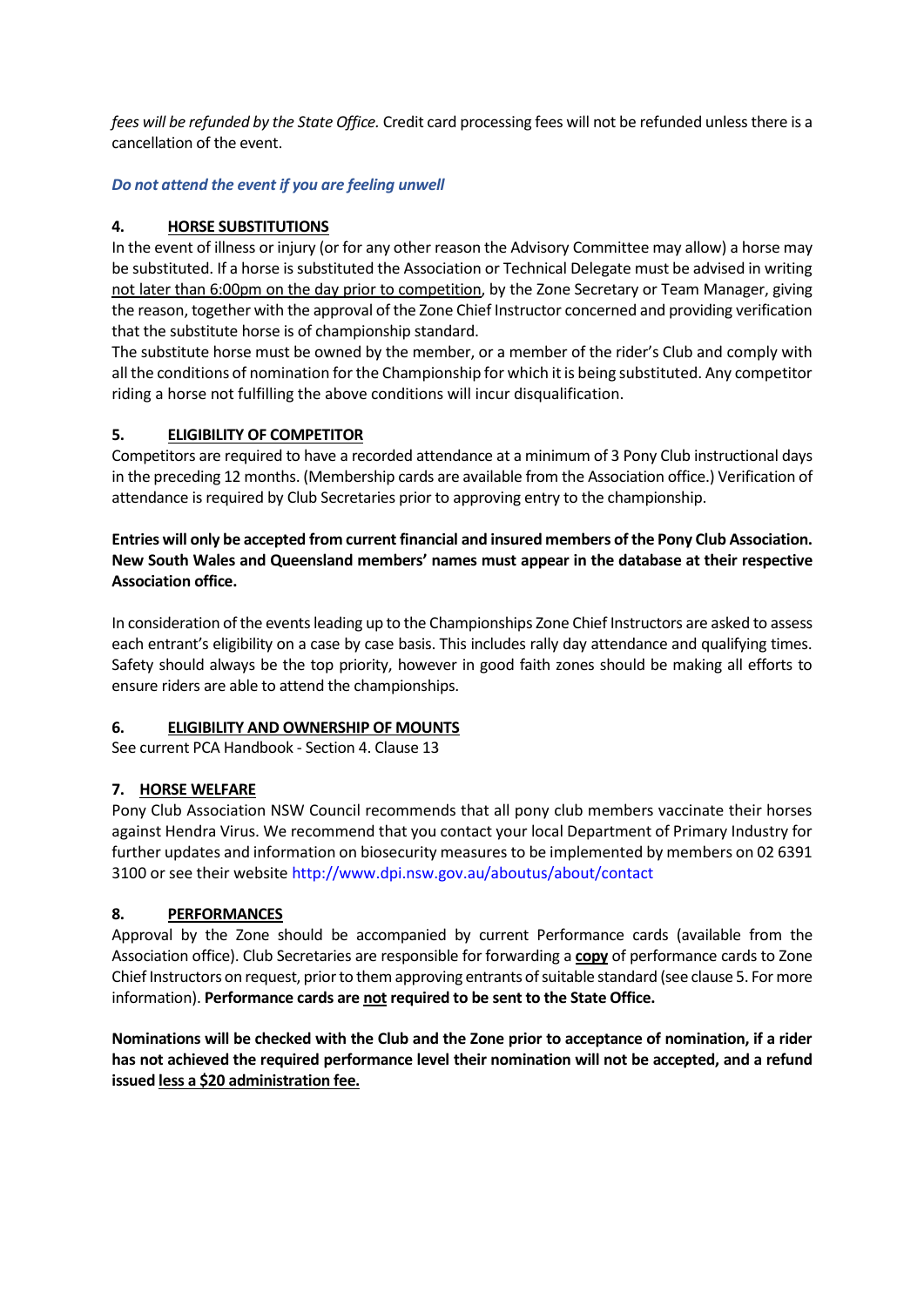## **9. GENERAL RULES FOR STATE CHAMPIONSHIPS**

- a. The Championship will be conducted under the rules of the Pony Club Association of NSW as set down in the current PCA NSW Handbook and as advised in Council minutes to date. Team Managers are to have a copy of the rules available for reference by their team members. Showjumping Rules[: https://pcansw.org.au/docs/general/45/section\\_09.pdf](https://pcansw.org.au/docs/general/45/section_09.pdf)
- b. The Pony Club Association reserves the right to alter, amend or delete any part of the program if circumstances arise which make it necessary.
- c. Competitors must realise that this is a State Championship and the standard will be high. It is the responsibility of Zone Chief Instructors to ensure the mounts and riders meet the required standard.
- d. **PUNCTUALITY:** Competitors must be punctual and may be disqualified if not ready when called.
- **e. LEAVE: All riders are reminded that they may not leave the grounds until after the final presentation of their relevant Championship without permission from the Advisory Committee. Any rider who leaves without permission may be suspended from competing for a full twelve (12) months from the date of the breach of the regulations.**
- f. **VEHICLE PARKING:** No unauthorised vehicle is to park in an area allocated for horses. (Parking areas will be clearly indicated.) All vehicles park at their own risk. A horse free area will be provided for vehicle parking.
- g. The commencement time for each State Championship is from when the horse arrives on the ground and until the last horse leaves the presentation arena.
- h. Yards/stables may not be in the camping area and as such cannot be brought onto the grounds by competitors. Competitors must ONLY use yards/stables provided.

#### **10. IDENTIFICATION NUMBERS**

Rider numbers must be visible and legible on horse. Rider number will be listed in the event draw. There will be a limited amount available at the venue for purchase and will also be available for purchase when entering the event along with merchandise.

#### **11. INTER-ZONE COMPETITION (New South Wales competitors only)**

There will be a Zone Team Championship award. Teams are to comprise a maximum of four riders and a minimum of three riders. All scores to count.

#### **12. INTERSTATE COMPETITION**

Interstate Competitors are very welcome at these Championships. There will be a State Team Championship award. Teams are to comprise of a maximum of four riders and a minimum of three riders. All scores to count.

All interstate entries must have approval of their State office. Entries are via JustGo. All interstate competitors represent their State and must wear the full Pony Club uniform of their State Association.

## **13. GEAR REGULATIONS**

Horses must be correctly turned out with well-fitting and properly maintained saddlery and suitable stirrups that conform to Pony Club NSW regulations.

Please Refer to: PCNSW website for link to PCA Handbook (Blue Book) Here is the Link <https://pcansw.org.au/policies/pca-handbook>

Saddlery that is not allowed in the Championship must not be worn at the competition venue. Failure to comply with this rule will incur elimination. In all other things, the general rules of the Pony Club Association of NSW apply.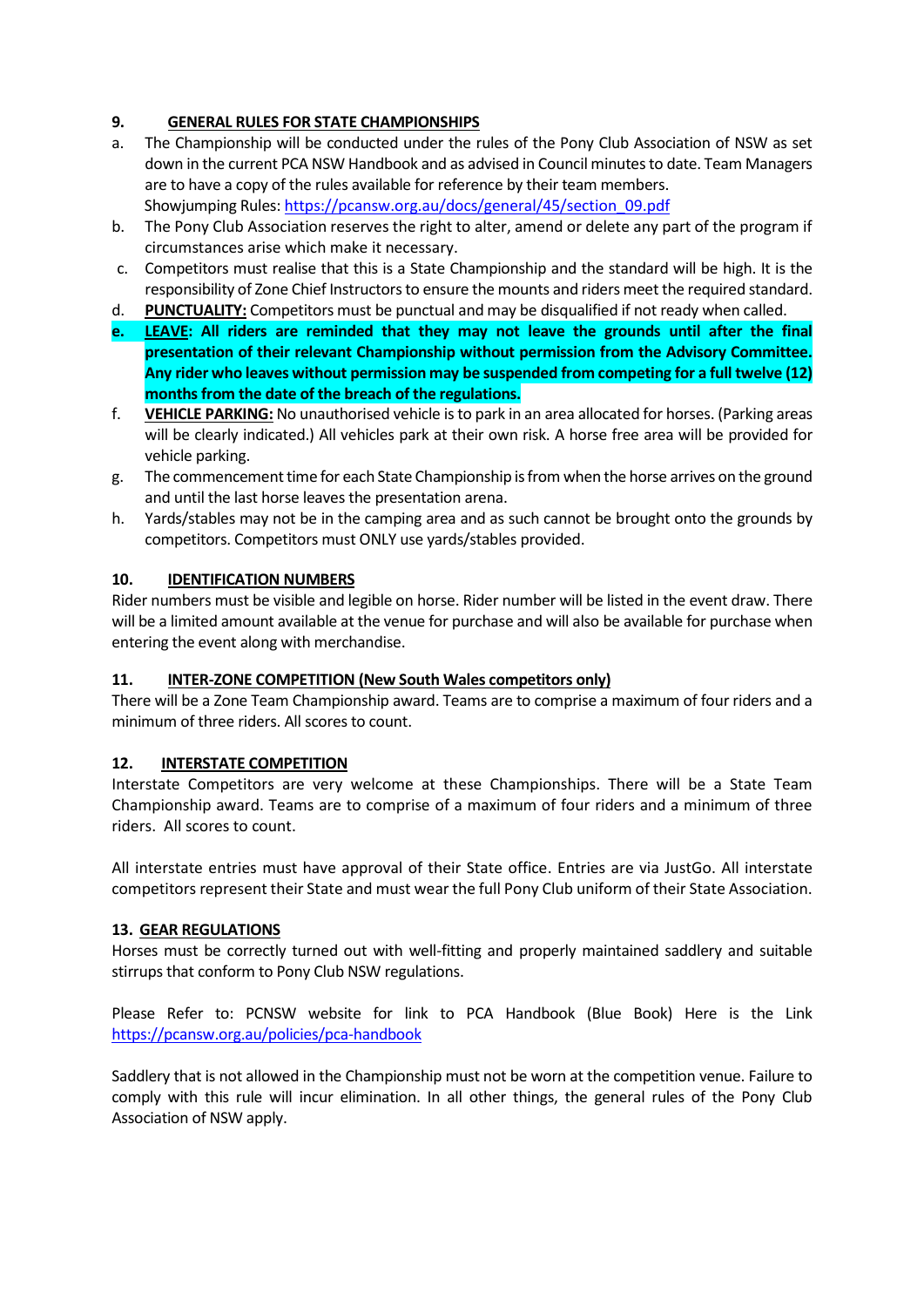#### **14. UNIFORM**

Competitors are to wear the uniform belonging to their Zone and Zone saddlecloth. Full Pony Club uniform is to be worn i.e. shirt and tie and either fawn or oatmeal jodhpurs. Jumpers are optional, but if worn must be the official Zone jumper. Riding trousers are NOT acceptable at State level competitions. Full uniform including PCANSW tagged helmet must also be worn whilst walking the Showjumping course and all aspects of competition, including presentation. No additional items are to be placed on rider or horse when in any official capacity.

Riders who have not had their helmet tagged by their club or zone will have the opportunity at the event prior to competition. Listen for announcements.

## **15. DRAW**

The Draw will be available on the "PONY CLUB NSW STATE CHAMPS" Team App on the day prior to the first day of competition for each Championship. Competitors failing to be ready when called may incur disqualification. Riders to compete in draw order.

#### **16. TEAM MANAGERS RESPONSIBILITIES**

A Team Manager for each age group must be named by the Zone when nominations are confirmed, together with email addresses and telephone numbers. For Team Managers duties see current PCA NSW Handbook. Team Managers must be current financial and insured members of the Pony Club Association.

It is stressed that Team Managers are in charge of, and responsible for the behaviour of their team whilst at the championship(s). All PCA NSW Rules, Policies and Procedures must be followed at all times. Please see the Association's policy documents for more details [http://www.pcansw.org.au/policies/policy](http://www.pcansw.org.au/policies/policy-documents)[documents](http://www.pcansw.org.au/policies/policy-documents)

Zone Secretaries are required to furnish each Team Manager with a list of members for whom they are responsible at State Championships, together with a list of scratchings, prior to departure for the Championship. Team members should be notified by the Zone Secretary, through their Club Secretary, the name of their Team Manager for the Championship and be made aware of their responsibility to the Manager. This knowledge is to be available to all team members prior to departing for the venue.

Team Managers must be suitably attired and wear identifying badges at all times, (available at Association office). For distinguishing purposes it is recommended that Team Managers wear the uniform of their Zone. Team Managers are required to attend the Team Managers meeting which follows the Fitness Check. Team managers will have a meeting at approximately 5pm on Friday.

Team Managers are responsible for ensuring that all competitors are correctly attired, mounted and present at Presentation.

#### **17. PARTICIPATING ZONE RESPONSIBILITIES**

Each family entering riders is required to nominate one volunteer to help run the events, where possible, however each Zone must supply at least two volunteers for every five riders to help run the events. Name, email address and telephone numbers of volunteer to be included at the time of nomination along with preferred jobs.

#### **18. FITNESS CHECK**

Horses will be checked for soundness on Friday 8<sup>th</sup> July (the day prior to the championship) at approximately 3:00 pm (TBC). Riders must present horses ridden. Numbers are to be worn. Riders must wear full Zone Pony Club uniform and horses should be presented as if for competition. The Fitness award will be judged during the Fitness check and awarded at the Presentation.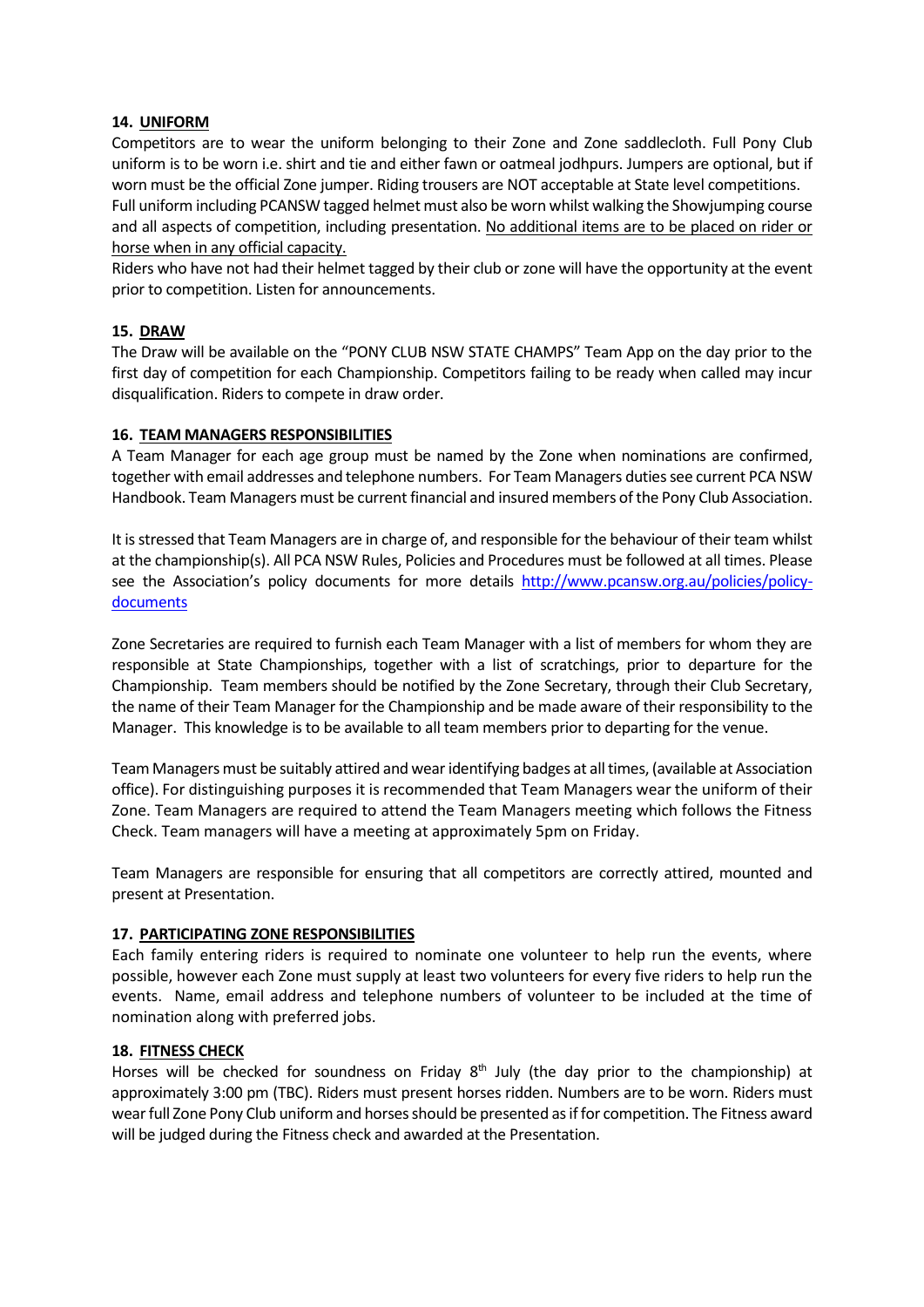Team Managers are required to bring a copy of the Horse ID to the fitness check.

## **COMPETITORS ARE REMINDED THAT NO HORSE MAY LEAVE THE GROUND AFTER THE FITNESS CHECK UNTIL THE CONCLUSION OF THE FINAL PARADE WITHOUT THE PERMISSION OF THE ADVISORY COMMITTEE. Riders do not have to stay on the grounds for the duration of the competition.**

Horses not checked the day prior (due to extenuating circumstances only) will be checked between 7:00am and 7:30 am on the first day of the relevant Championship. Application for this check to be made to the Secretary by the Team Manager on the day prior to the first day of competition. Suspect or doubtful horses may be asked to present for a further inspection by a veterinarian to make the final decision as to participation.

Note - a horse, which is scratched as a result of the Fitness or Vet Check at a State Championship, shall not thereafter be ridden at the venue by any person.

Swabbing of horses for illegal substances may be carried out at the championships.

Destruction of severely injured horses: If a horse is so severely injured that on humanitarian grounds it has to be destroyed, the following procedure will apply; if the owner or his authorised representative is present, their agreement will first be obtained by the official Veterinary Surgeon. If the owner or his representative is not available the Technical Delegate acting on the advice of the Official Veterinary Surgeon, may order the destruction of a horse.

#### **19. FITNESS CHECK TROPHY**

A Perpetual Trophy will be awarded to the best presented Zone (riders and team managers) at the Fitness Check the Championship.

#### **20. GEAR CHECK**

Will be carried out prior to each competition, in the order of competition. Team Managers MUST be present. Riders are not at liberty to leave the enclosure after checking and prior to competing.

Whilst an official gear check will be carried out, the safety of rider's gear is ultimately the responsibility of the competitor.

#### **21. EXERCISE**

Competitors may exercise their horses in the areas provided. Horses may be schooled, exercised or lunged only by their nominated riders at the venue for Zone or State competitions. All persons must wear an approved Equestrian Helmet whilst lunging a horse/pony at any Pony Club fixture. An adult member is permitted to lunge a horse for riders under 17 years of age at all Pony Club competitions, with the permission of the Senior Instructor, Zone Chief Instructor or Team Manager. Competitors may not ride on or near any part of the Showjumping course before competition. Riders disregarding this rule may incur disqualification from the event.

#### **22. PROFESSIONAL COACHING**

Competitors may not be coached by professional coaches (parent coaches excluded) while at the venue, at the risk of disqualification from the Championship.

#### **23. DISQUALIFICATION**

The PCANSW Executive, together with the Technical Delegate and Advisory Committee, has the power to disqualify any competitor for a breach of any rule, or for unacceptable behaviour.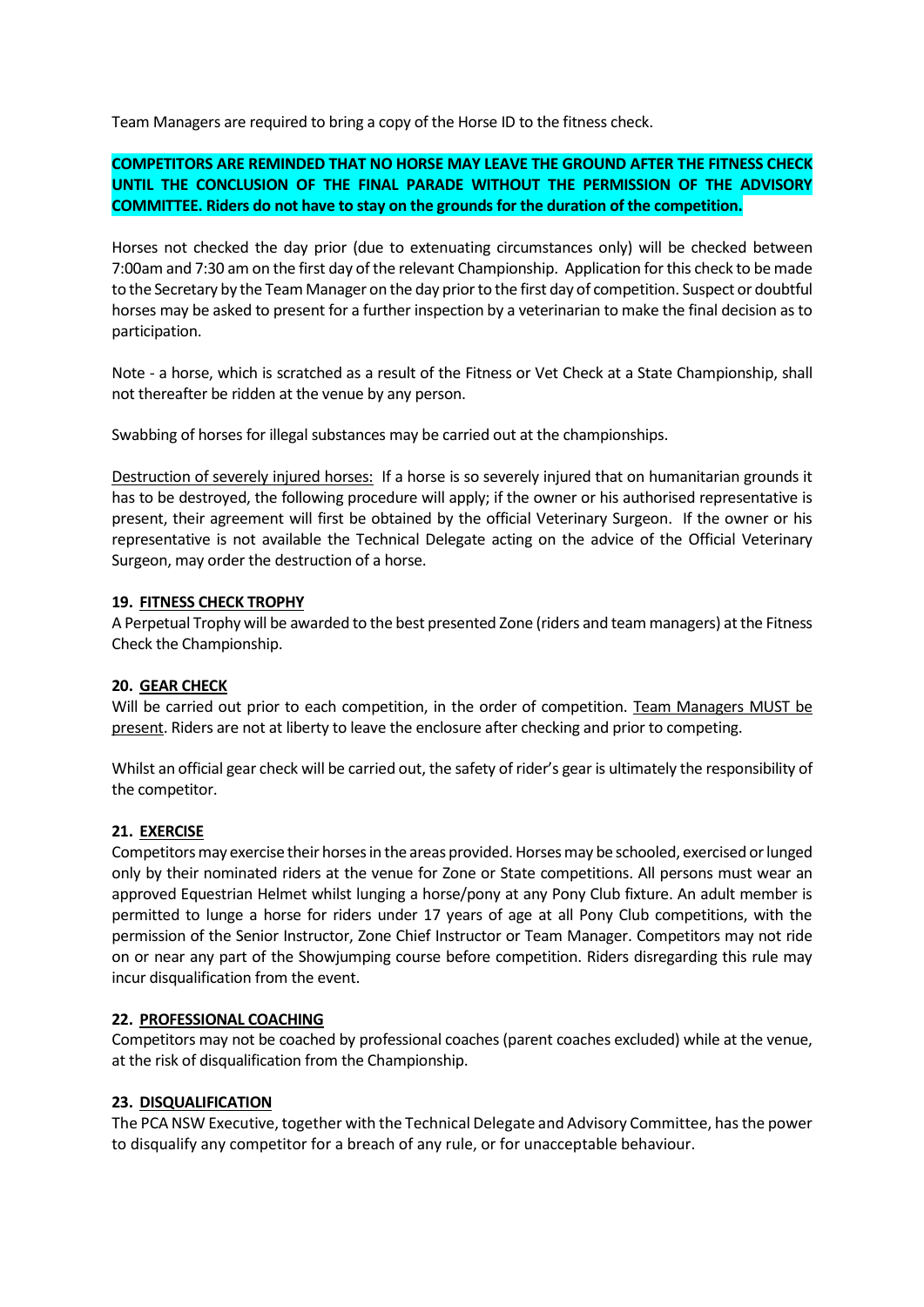#### **24. APPLICATION FOR EARLY LEAVE**

**If, for any unforeseen circumstance, a competitor wishes to leave the venue prior to the final presentation of awards (whether they be ribbon winner or not), their Team Manager is required to make a written request to be lodged at the Secretary's office at the venue for decision by the Association Advisory Committee. Failure to obtain permission may jeopardise future entry**.

#### **25. SCORING**

See relevant section of current Handbook.

In the event of a tie in points for individual champions a countback will take place to the highest number of first places then the highest number of second places and so on. If this does not decide the placing the countback will then go to the highest place in the highest ranking event. Where there is a tie in individual classes the ribbon recipient will be decided by the flip of a coin, except for tenth place in which case extra ribbons will be provided.

Live Scoring will be available via the Pony Club NSW State Champs Stack TeamApp throughout the Championship. The final championship scores will be displayed for a minimum of 15 minutes prior to the award being made for the championship. The time of final posting of each score sheet will appear on the bottom of the score sheet. The parade for final presentation will NOT be marshalled until the posting of the final scores is imminent. The chief marshal will liaise with the Technical Delegate to determine the appropriate time.

The final championship scores will be displayed for a minimum of 15 minutes prior to the award being made for the championship. The time of final posting of each score sheet will appear on the bottom of the score sheet. The parade for final presentation will NOT be marshalled until the posting of the final scores is imminent. The chief marshal will liaise with the Technical Delegate to determine the appropriate time.

#### **26. PROTESTS**

Protests must be lodged in writing on the required form, by the Zone Team Manager together with a fee of \$50.00 and handed to the Technical Delegate or Chief Scorer on the ground. Protests must be made no later than one hour after the incident that gave rise to the protest, or in the case of scores, within fifteen minutes of the final championship scores being posted. Protests against the qualification of competitors or horses must be lodged not later than one hour prior to the commencement of the event.

#### **27. PRESENTATION OF AWARDS**

At the conclusion of the state championship/s, team managers must assemble **ALL MEMBERS** of their teams in **full and correct uniform (whether ribbon winners or not) for the final parade and presentations**. The failure of any competitor to comply may well jeopardize the receiving of an award and/or future acceptance for championship competition. The only exception is when permission has been granted by the advisory committee following written application from the team manager (see 25).

Zone teams to comprise of 4 riders at A grade level or B grade where riders are under 13 years. Teams will be selected on performances at the Championship.

#### **28. ZONE FLAG/BANNER**

Zone Team Managers are requested to bring banners for the official parade. Team Managers are to parade with teams.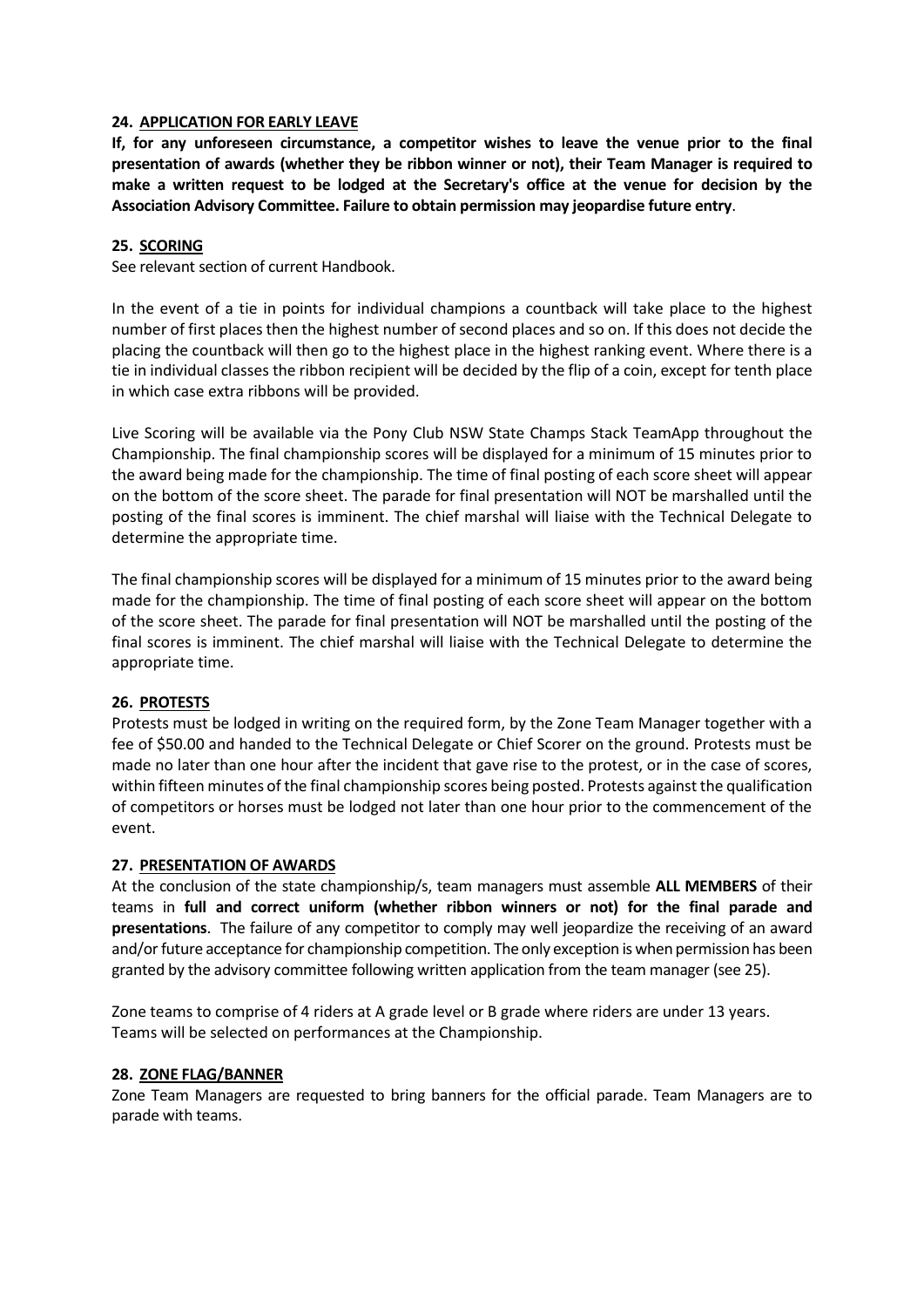#### **29. RESPONSIBILITY & RISK**

Neither the Organising Committee, the Pony Club Association of NSW nor the PCA Advisory Committee accept any responsibility for accident or illness of horse, to rider, groom, spectator or any other person or damage to motor vehicle during the currency of the Championship. Riders ride at their own risk.

NSW Road Rules apply to all venues during State Championships and must be adhered to, including the wearing of helmets while riding bicycles.

Whilst we would encourage dogs do not attend our events, it is requested they be on a lead at all times and/or tied up at your camping area.

The Advisory Committee, together with the Technical Delegate and Executive of the PCA, are final arbiters in making decisions on protest or policy, and reserve the right to make any amendments, alterations or deletions to the programme as required.

#### **30. TECHNICAL DELEGATE**

The Technical Delegate will be appointed by the PCA Executive for the event. He/she will supervise a briefing of Team Managers and together with the Advisory Committee and Judge concerned will officiate in matters of dispute or official protest. His/her duties are to adjudicate on objections, to decide on eliminations and generally to ensure that the competition is run in accordance with the rules. He/she may, on his/her own initiative, "object" and take action on any matter that comes to his/her notice. In general, his/her decision is final and binding, however, matters of extreme contention must be referred to the Advisory Committee. The Technical Delegate will brief all Stewards, the Starter and Judge/s and Time Keepers prior to the competition.

## **31. WORK HEALTH AND SAFETY**

A Safety Officer will be appointed for all State Championships, this Safety Officer will conduct a risk assessment for the event (including *where necessary,* checking that all electrical appliances and leads have been tested and tagged and that power outlets are not overloaded), give a Safety Briefing at the start of the Championship and be the first point of reference for any issues relating to Work Health and Safety. This Safety Officer will work in conjunction with the Technical Delegate to ensure the safety of all riders, officials and spectators.

Riders, officials and spectators are reminded of the responsibility to themselves and others in regard to safety and the Association requests that any issues be reported immediately. The Association reminds all members attending Pony Club Events that they must abide by the Associations rules and any direction given by the Safety Officer.

Riders/ parents/guardians are reminded that while the Association is always mindful of member's safety and will conduct Risk Assessments and uphold the Associations rules at a Championship it is the riders/ parents/guardians responsibility to decide whether to attend or not to attend an event. Riders/ parents/guardians should always undertake their own Risk Assessment before each championship. This assessment should take into consideration weather conditions, the distance to be travelled and safety of riders and horse welfare. For further information on Risk Assessments and the Associations rules please see our website [www.pcansw.org.au.](http://www.pcansw.org.au/)

**COVID-19** This event will run in accordance with the NSW Health protocols current at the time.

## **32. SAFETY OFFICER**

The safety officer is appointed by the Event Organizing Committee to prepare, distribute and implement a safety plan AND to co-ordinate emergency responses during each championship competition. This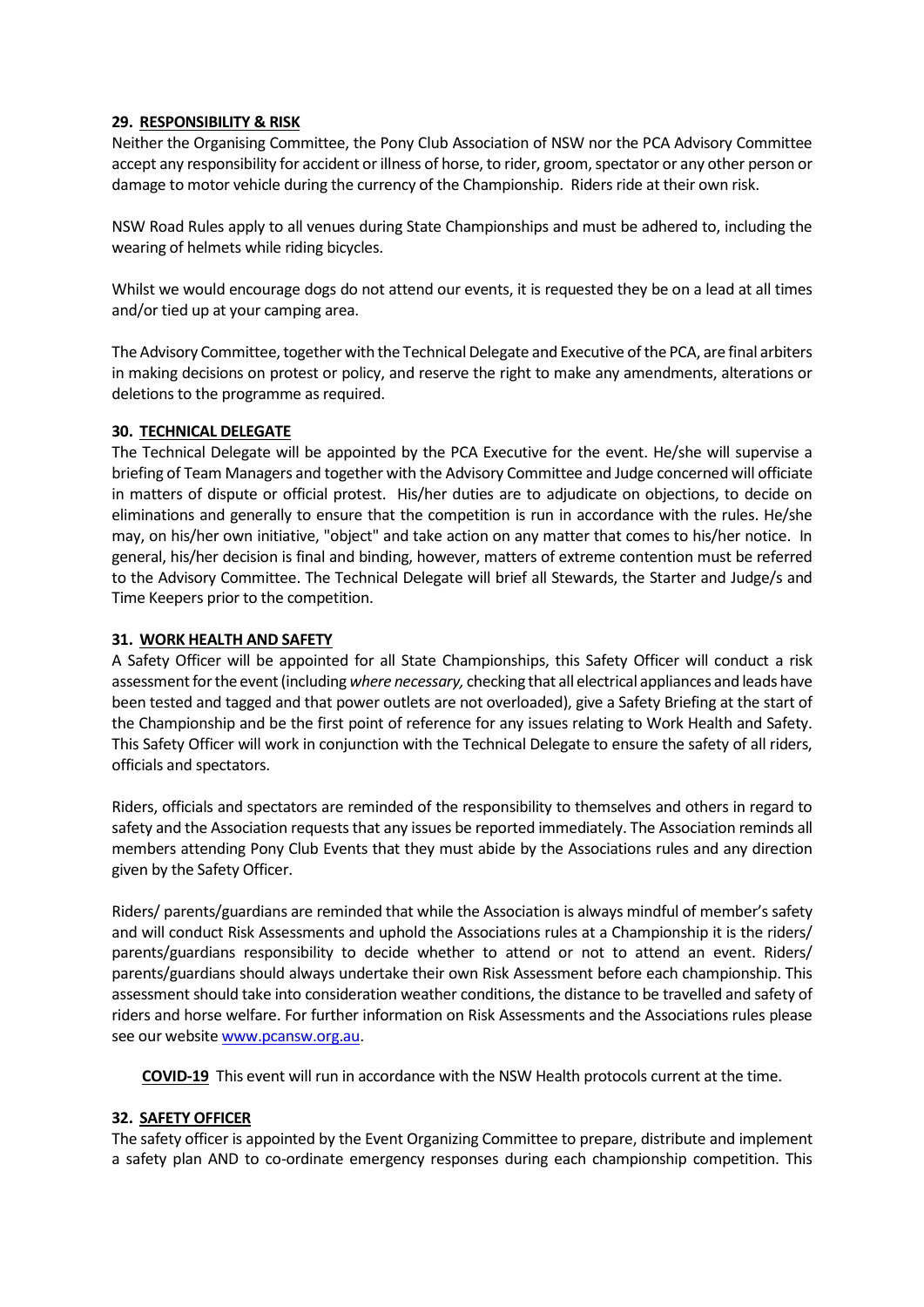person is not a medical officer and should not be expected to participate directly in providing emergency care, but rather will arrange for and facilitate the response by appropriate personnel and then record and document any incident(s).

## **33. CAMPING AND YARDS**

Camping & Yard fees are refundable where scratchings are notified no later than 14 days prior to the start of the Championship (cut off 5pm Friday 24<sup>th</sup> June, 2022), nomination fees will ONLY be refunded upon production of a doctors or veterinarian certificate, or copy of NSW Health Covid Notification. Competitors must arrive the day prior to competition for Fitness Check

## **34. VENUE DETAILS**

- Horses to be worked in designated areas only.
- Dogs must be kept on a lead at all times and are only permitted in the camping areas. No dogs allowed near the horse yards or riding areas

## **35. FRIDAY NIGHT DINNER**

Bingara will host a hot meal on Friday night at 6.30pm. Cost will be \$15 per person. Selection of 3 different meals – Butter Chicken, Vegetarian Pasta or Spaghetti Bolognaise Ordering and payment information will be available soon.

## **36. LOCAL PRODUCE SUPPLIERS**

McGregor Gourlay – 02 6724 3200 Liberty Service Station – 02 6724 0124

## **PROGRAM OF EVENTS – approximate times as guide**

| Thursday 7 <sup>th</sup> July | $2pm-6pm-$ Competitors may arrive                    |
|-------------------------------|------------------------------------------------------|
| Friday 8 <sup>th</sup> July   | 8am – 2pm – Competitors may arrive                   |
|                               | 3pm – Fitness Check                                  |
|                               | 5pm – Team Managers meeting                          |
|                               | 6.30pm – Friday Night Dinner – pre-order             |
| Saturday 9 <sup>th</sup> July | 8:30am – State Showjumping Championships Day 1       |
| Sunday 10 <sup>th</sup> July  | 8:30am – State Showjumping Championships Day 2       |
|                               | TBA – Showjumping Championship Presentation          |
| Monday 11 <sup>th</sup> July  | All competitors must depart the venue before 12 noon |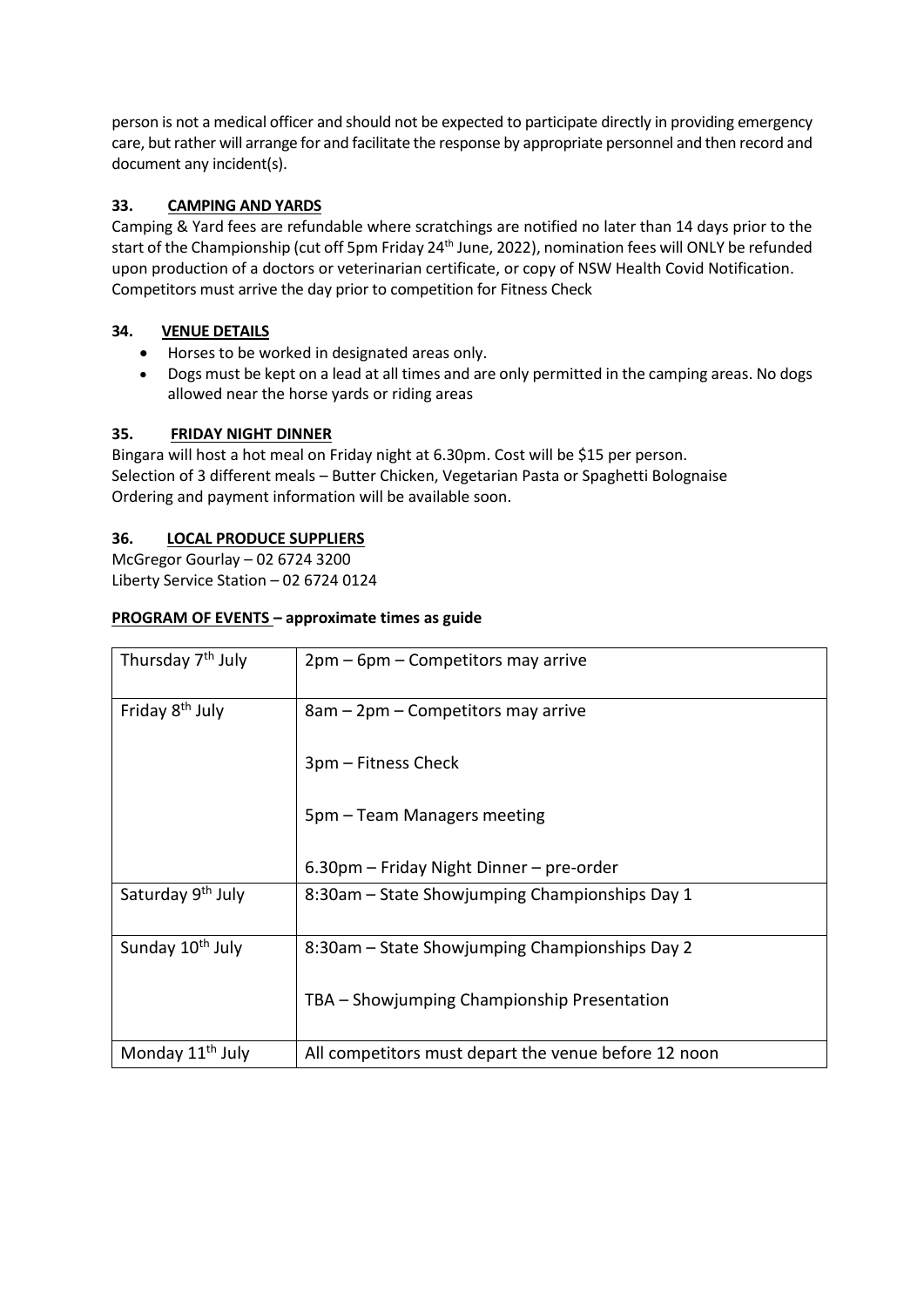#### **2022 PCA NSW State Showjumping Championships Saturday 9 th & Sunday 10th July 2022 Bingara**

| <b>ENTRIES CLOSE</b>                   | 5pm Friday 10 <sup>th</sup> June 2022                                                          |                                    |                                                     |  |
|----------------------------------------|------------------------------------------------------------------------------------------------|------------------------------------|-----------------------------------------------------|--|
| <b>FEES</b>                            | Entry fee - \$40                                                                               |                                    |                                                     |  |
|                                        | Admin fee - \$30                                                                               |                                    |                                                     |  |
|                                        | First Aid levy - \$20                                                                          |                                    |                                                     |  |
|                                        | Yards - \$30 for full duration of event                                                        |                                    |                                                     |  |
|                                        | Camping - \$30 for duration of event                                                           |                                    |                                                     |  |
| <b>Team Managers</b><br><b>Meeting</b> | 5pm Friday 8 <sup>th</sup> July 2022                                                           |                                    |                                                     |  |
| <b>EVENTS</b>                          | The classes for 2022 State Showjumping Championships are as follows;                           |                                    |                                                     |  |
|                                        | Saturday                                                                                       | Class $1 - A2$                     | Article 238.2.1                                     |  |
|                                        |                                                                                                | Class 2 – Grand Prix               | Article 273.3.4.1                                   |  |
|                                        | Sunday                                                                                         | Class $3 - AM5$                    | Article 238 2.2                                     |  |
|                                        |                                                                                                | Class 4 - Accumulator              | Article 269                                         |  |
|                                        |                                                                                                |                                    |                                                     |  |
|                                        | NOTE: All A Grade events (or B grade for Under 13 years) will be point scoring for Individual, |                                    |                                                     |  |
|                                        | Zone and State Team Championship awards.                                                       |                                    |                                                     |  |
|                                        |                                                                                                |                                    |                                                     |  |
| <b>AWARDS</b>                          | INDIVIDUAL COMPETITION: Riders will receive ribbons to tenth place. Ten points will be         |                                    |                                                     |  |
|                                        | awarded for 1 <sup>st</sup> place down to 1 point for 10 <sup>th</sup> place.                  |                                    |                                                     |  |
|                                        | INDIVIDUAL CHAMPIONSHIP: The individual Champion & Reserve Champion will be awarded            |                                    |                                                     |  |
|                                        | to the two (2) highest point scoring top Grade riders in each age group, as follows;           |                                    |                                                     |  |
|                                        | Under 13 years - B Grade                                                                       |                                    |                                                     |  |
|                                        | 13 and under 15 years - A Grade                                                                |                                    |                                                     |  |
|                                        | 15 and under 17 years - A Grade                                                                |                                    |                                                     |  |
|                                        | 17 and under 26 years - A Grade                                                                |                                    |                                                     |  |
|                                        | INTER-ZONE CHAMPIONSHIP: There will only be one Zone team Championship award. Teams            |                                    |                                                     |  |
|                                        | are to comprise a maximum of four riders and a minimum of three riders. All scores to count    |                                    |                                                     |  |
|                                        | (A grade only or B grade for Under 13 years).                                                  |                                    |                                                     |  |
|                                        | INTERSTATE CHAMPIONSHIP: There will be one Champion State Team award. Teams are to             |                                    |                                                     |  |
|                                        | comprise of a maximum of riders and a minimum of three riders. All scores to count (A grade    |                                    |                                                     |  |
|                                        | only or B grade for Under 13 years)                                                            |                                    |                                                     |  |
| <b>AGE GROUPS</b>                      | Ages are taken as at the first day of competition.                                             |                                    |                                                     |  |
|                                        | Under 13 years                                                                                 |                                    | B Grade and above-all nominations accepted.         |  |
|                                        | Under 13 years                                                                                 | C Grade - all nominations accepted |                                                     |  |
|                                        | Under 13 years                                                                                 |                                    | D Grade - up to 60 entries in the whole age group   |  |
|                                        | 13 and under 15 years                                                                          | A Grade - all nominations accepted |                                                     |  |
|                                        | 13 and under 15 years                                                                          | B Grade - all nominations accepted |                                                     |  |
|                                        | 13 and under 15 years                                                                          |                                    | C Grade - up to 60 entries in the whole age group   |  |
|                                        | 15 and under 17 years                                                                          | A Grade-all nominations accepted   |                                                     |  |
|                                        | 15 and under 17 years                                                                          | B Grade - all nominations accepted |                                                     |  |
|                                        | 15 and under 17 years                                                                          |                                    | C Grade $-$ up to 60 entries in the whole age group |  |
|                                        | 17 and under 26 years                                                                          | A Grade - all nominations accepted |                                                     |  |
|                                        | 17 and under 26 years                                                                          | B Grade - all nominations accepted |                                                     |  |
|                                        | 17 and under 26 years                                                                          |                                    | C Grade - up to 60 entries in the whole age group   |  |
| <b>UNIFORM</b>                         | Zone Teams - Each Rider to wear their own Zone uniform and saddlecloth. Full and Correct       |                                    |                                                     |  |
|                                        | Pony Club uniform is to be worn i.e. shirt and tie and either fawn or oatmeal jodhpurs.        |                                    |                                                     |  |
|                                        | Uniform including helmets must also be worn whilst walking the course or in any other          |                                    |                                                     |  |
|                                        | official capacity including presentation, with no added extras -penalties for non-compliance   |                                    |                                                     |  |
|                                        | may apply.                                                                                     |                                    |                                                     |  |